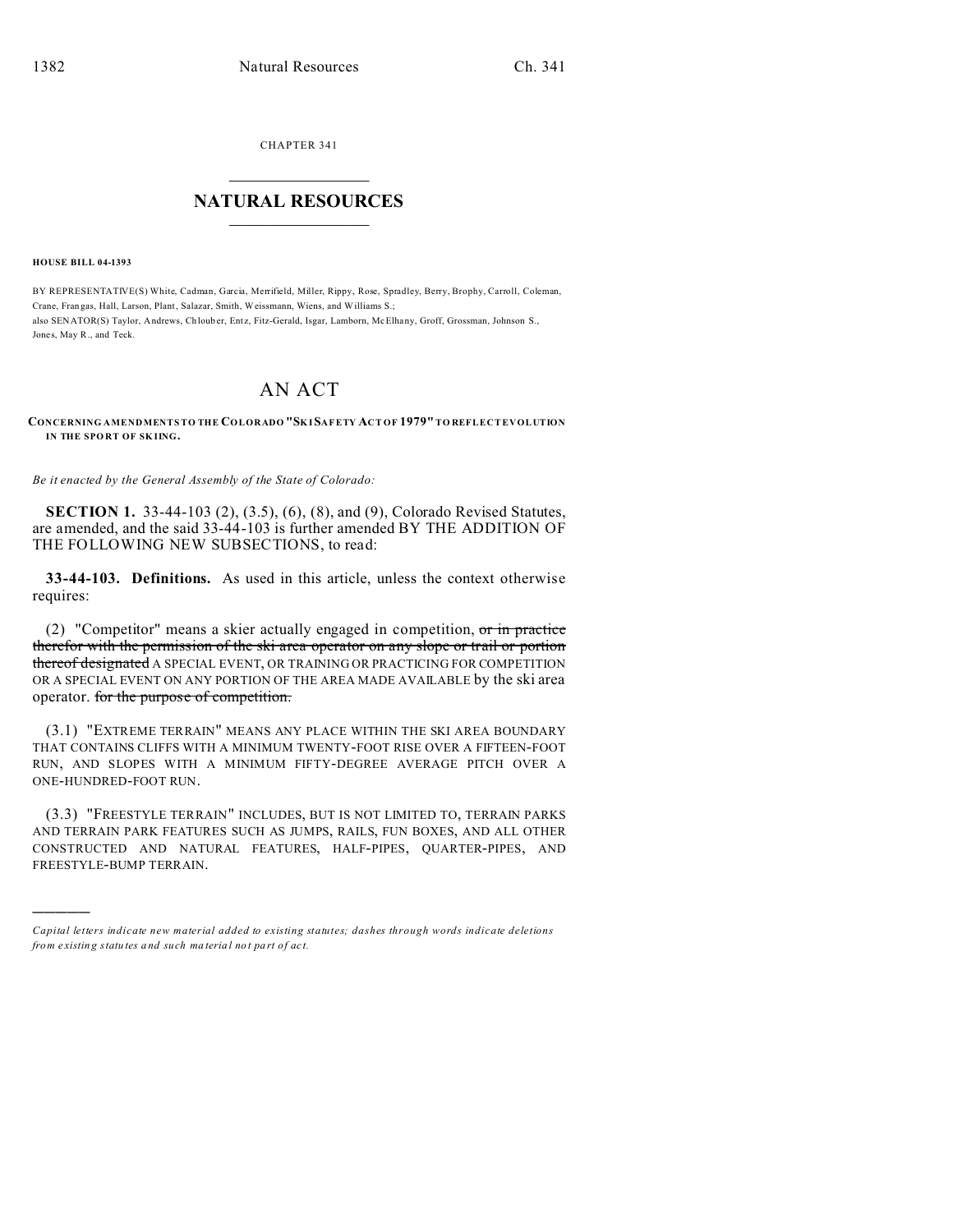(3.5) "Inherent dangers and risks of skiing" means those dangers or conditions which THAT are an integral part of the sport of skiing, including changing weather conditions; snow conditions as they exist or may change, such as ice, hard pack, powder, packed powder, wind pack, corn, crust, slush, cut-up snow, and machine-made snow; surface or subsurface conditions such as bare spots, forest growth, rocks, stumps, streambeds, CLIFFS, EXTREME TERRAIN, and trees, or other natural objects, and collisions with such natural objects; impact with lift towers, signs, posts, fences or enclosures, hydrants, water pipes, OR other man-made structures and their components; variations in steepness or terrain, whether natural or as a result of slope design, snowmaking or grooming operations, including but not limited to roads, FREESTYLE TERRAIN, JUMPS, and catwalks or other terrain modifications; collisions with other skiers; and the failure of skiers to ski within their own abilities. The term "inherent dangers and risks of skiing" does not include the negligence of a ski area operator as set forth in section 33-44-104 (2). Nothing in this section shall be construed to limit the liability of the ski area operator for injury caused by the use or operation of ski lifts.

(6) "Ski area" means all ski slopes or trails and ALL other places WITHIN THE SKI AREA BOUNDARY, MARKED IN ACCORDANCE WITH SECTION 33-44-107 (6), under the control of a ski area operator and administered as a single enterprise within this state.

(8) "Skier" means any person using a ski area for the purpose of skiing, for the purpose of WHICH INCLUDES, WITHOUT LIMITATION, sliding downhill OR JUMPING on snow or ice on skis, a toboggan, a sled, a tube, a ski-bob SNOWBIKE, a snowboard, or any other device; or for the purpose of using any of the facilities of the ski area, including but not limited to ski slopes and trails.

(9) "Ski slopes or trails" means ALL SKI SLOPES OR TRAILS AND ADJOINING SKIABLE TERRAIN, INCLUDING ALL THEIR EDGES AND FEATURES, AND those areas designated by the ski area operator to be used by skiers for any of the purposes enumerated in subsection (8) of this section. Such designation shall be set forth on trail maps, if provided, and designated by signs indicating to the skiing public the intent that such areas be used by skiers for the purpose of skiing. Nothing in this subsection (9) or in subsection (8) of this section, however, shall imply that ski slopes or trails may not be restricted for use by persons using skis only or for use by persons using any other device described in subsection (8) of this section.

**SECTION 2.** 33-44-107 (2) (d), Colorado Revised Statutes, is amended to read:

**33-44-107. Duties of ski area operators - signs and notices required for skiers' information.** (2) A sign shall be placed in such a position as to be recognizable as a sign to skiers proceeding to the uphill loading point of each base area lift depicting and explaining signs and symbols which the skier may encounter at the ski area as follows:

(d) Danger areas, designated by a red exclamation point inside a yellow triangle with a red band around the triangle and the word "Danger" printed beneath the emblem. Danger areas do not include areas presenting inherent dangers and risks of skiing. THE SKI AREA'S EXTREME TERRAIN SHALL BE SIGNED AT THE COMMONLY USED ACCESS DESIGNATED WITH TWO BLACK DIAMONDS CONTAINING THE LETTERS "E" IN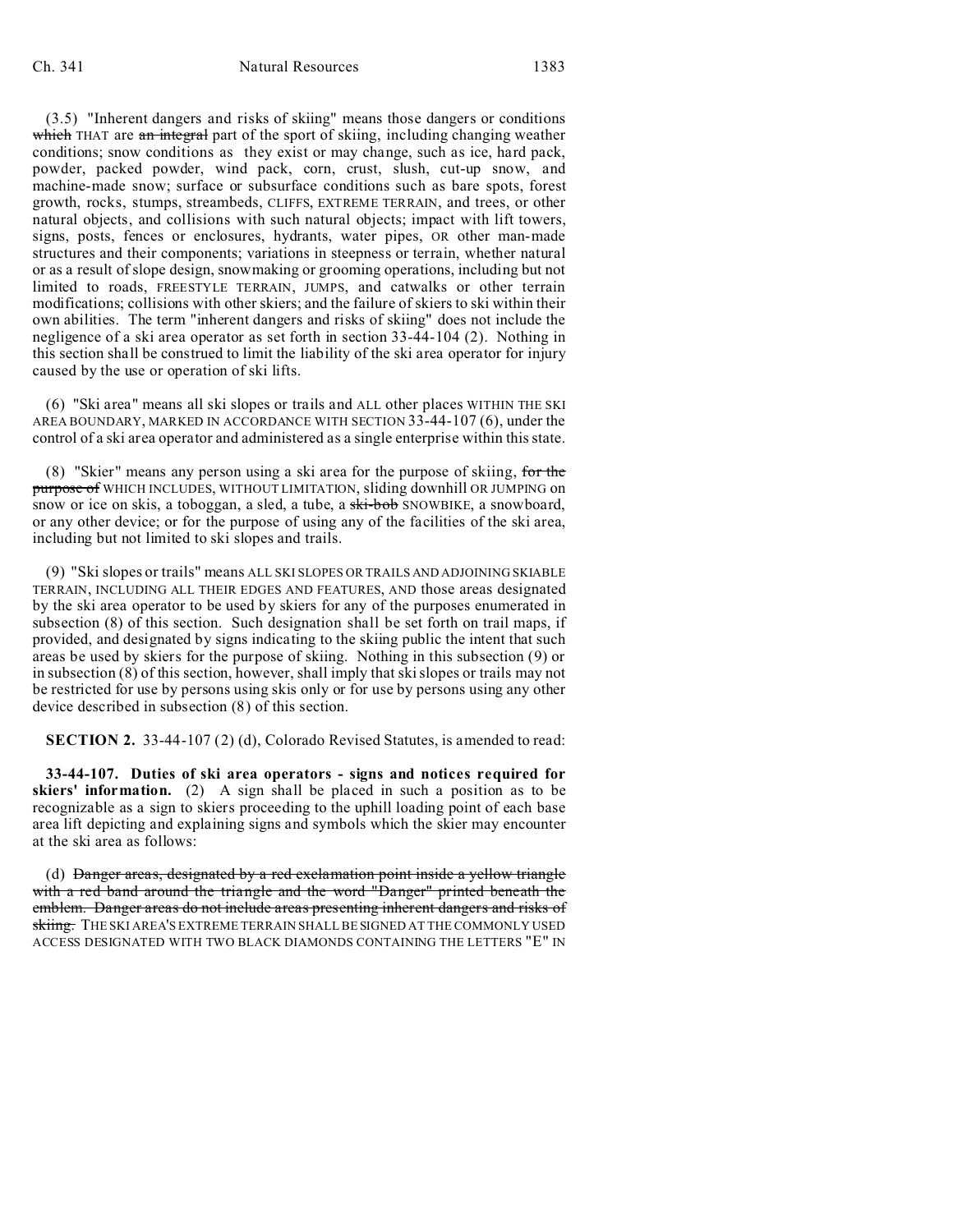ONE AND "X" IN THE OTHER IN WHITE AND THE WORDS "EXTREME TERRAIN". THE SKI AREA'S SPECIFIED FREESTYLE TERRAIN AREAS SHALLBEDESIGNATED WITH AN ORANGE OVAL.

**SECTION 3.** 33-44-108 (2), Colorado Revised Statutes, is amended to read:

**33-44-108. Ski area operators - additional duties.** (2) Whenever maintenance equipment is being employed to maintain or groom any ski slope or trail while such ski slope or trail is open to the public, the ski area operator shall place or cause to be placed a conspicuous notice to that effect at or near the top of that ski slope or trail. THIS REQUIREMENT SHALL NOT APPLY TO MAINTENANCE EQUIPMENT TRANSITING TO OR FROM A GROOMING PROJECT.

**SECTION 4.** 33-44-109 (6) and (10), Colorado Revised Statutes, are amended to read:

**33-44-109. Duties of skiers - penalties.** (6) Each ski OR SNOWBOARD used by a skier while skiing shall be equipped with a strap or other device capable of stopping the ski OR SNOWBOARD should the ski OR SNOWBOARD become unattached from the skier. This requirement shall not apply to cross country skis.

(10) No skier involved in a collision with another skier or person in which an injury results shall leave the vicinity of the collision before giving his OR HER name and current address to an employee of the ski area operator or a member of the voluntary ski patrol, except for the purpose of securing aid for a person injured in the collision; in which event the person so leaving the scene of the collision shall give his OR HER name and current address as required by this subsection (10) after securing such aid.

**SECTION 5.** 33-44-110, Colorado Revised Statutes, is amended to read:

**33-44-110. Competition and freestyle terrain.** (1) The ski area operator shall, prior to the beginning of a competition, allow each competitor a reasonable visual inspection of the course or area where the competition is to be held USE OF ANY PORTION OF THE AREA MADE AVAILABLE BY THE SKI AREA OPERATOR, ALLOW EACH COMPETITOR AN OPPORTUNITY TO REASONABLY VISUALLY INSPECT THE COURSE, VENUE, OR AREA.

(2) The competitor shall be held to assume the risk of all course, VENUE, OR AREA conditions, including, but not limited to, weather and snow conditions; OBSTACLES; course OR FEATURE LOCATION, construction, or layout; and obstacles which a visual inspection should have revealed FREESTYLE TERRAIN CONFIGURATION AND CONDITIONS; AND OTHER COURSES, LAYOUTS, OR CONFIGURATIONS OF THE AREA TO BE USED. No liability shall attach to a ski area operator for injury or death  $\sigma$  TO any competitor proximately caused by such assumed risk COURSE, VENUE, OR AREA CONDITIONS THAT A VISUAL INSPECTION SHOULD HAVE REVEALED OR BY COLLISIONS WITH OTHER COMPETITORS.

**SECTION 6. Applicability.** This act shall apply to acts occurring on or after the effective date of this act.